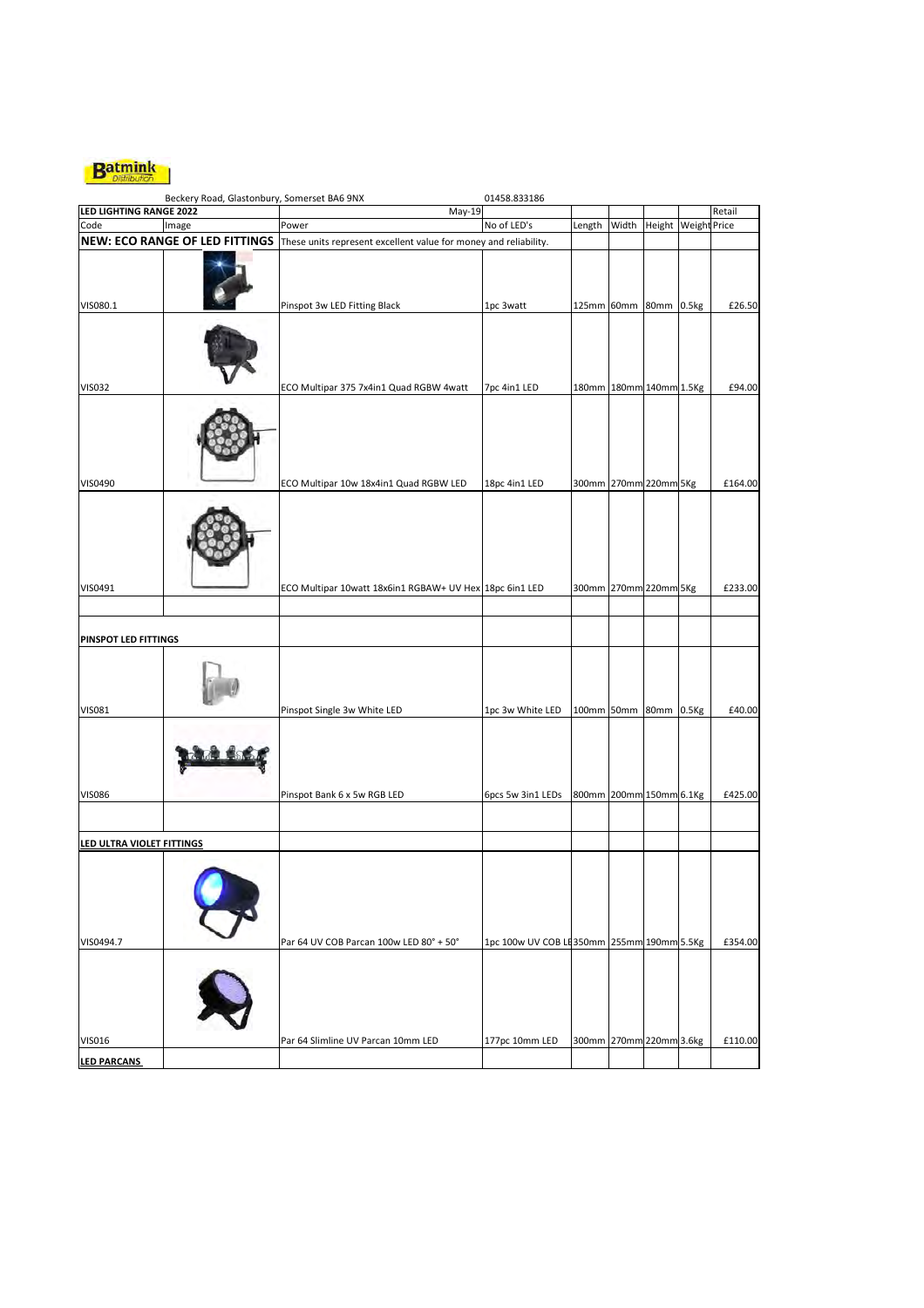| VIS033.1 / VIS033.2   | Par 38 Slimline 10w RGBAW+UV HEX LED    | 3pc 6in1 HEX LED                          | 226mm 216mm 111mm 2.1kg |     |     |     | £148.00 |
|-----------------------|-----------------------------------------|-------------------------------------------|-------------------------|-----|-----|-----|---------|
|                       |                                         |                                           |                         |     |     |     |         |
| VIS045.1              | LED Slimline Par 984 9x8w RGBW          | 9 x 4in1 LEDs                             | 240mm 270mm 200mm 4.7Kg |     |     |     | £175.00 |
|                       |                                         |                                           |                         |     |     |     |         |
| VIS046.1              | LED Slimline PAR 9126 9x8w RGBAW+UV     | 9 x 6in1 LEDs                             | 240mm 270mm 200mm 4.7kg |     |     |     | £219.00 |
|                       |                                         |                                           |                         |     |     |     |         |
| VIS0493.1             | Par 64 Slimline 12w RGBAW+UV LED        | 12pc 6in1 HEX LED 310mm 285mm 115mm 3.4Kg |                         |     |     |     | £283.00 |
|                       |                                         |                                           |                         |     |     |     |         |
| VIS0492.2             | Par 64 10w RGBAW+UV HEX LED             | 18pc 6in1 HEX LED                         | 300mm 270mm 220mm 5.5Kg |     |     |     | £425.00 |
|                       |                                         |                                           |                         |     |     |     |         |
| VIS0494               | Par 64 100w RGBW COB Parcan 80° + 50°   | 1pc 100w COB LED 420mm 255mm 190mm 5.5Kg  |                         |     |     |     | £345.00 |
| OUTDOOR IP65 FITTINGS |                                         |                                           |                         |     |     |     |         |
| VIS0495.1             | IP Multipar Slimline IP1484 RGBW        | 14pcs 4in1 LED                            | 240                     | 200 | 260 | 5.2 | £199.00 |
|                       |                                         |                                           |                         |     |     |     |         |
| VIS0495.2             | IP Multipar Slimline IP14126 RGBAW+UV   | 14pcs 6in1 LED                            | 240                     | 200 | 260 | 5.2 | £268.00 |
|                       |                                         |                                           |                         |     |     |     |         |
| VIS0495.3             | IP 65 Slimline 8watt 784 Mulitpar RGBW  | 7pcs 4in1 LED                             | 240mm 280mm 210mm 5.2Kg |     |     |     | £186.00 |
|                       |                                         |                                           |                         |     |     |     |         |
| VIS0495.4             | IP 65 Slimline 12watt Par 7126 RGBAW+UV | 7pcs 6in1 LED                             | 240mm 280mm 210mm 5.2Kg |     |     |     | £227.00 |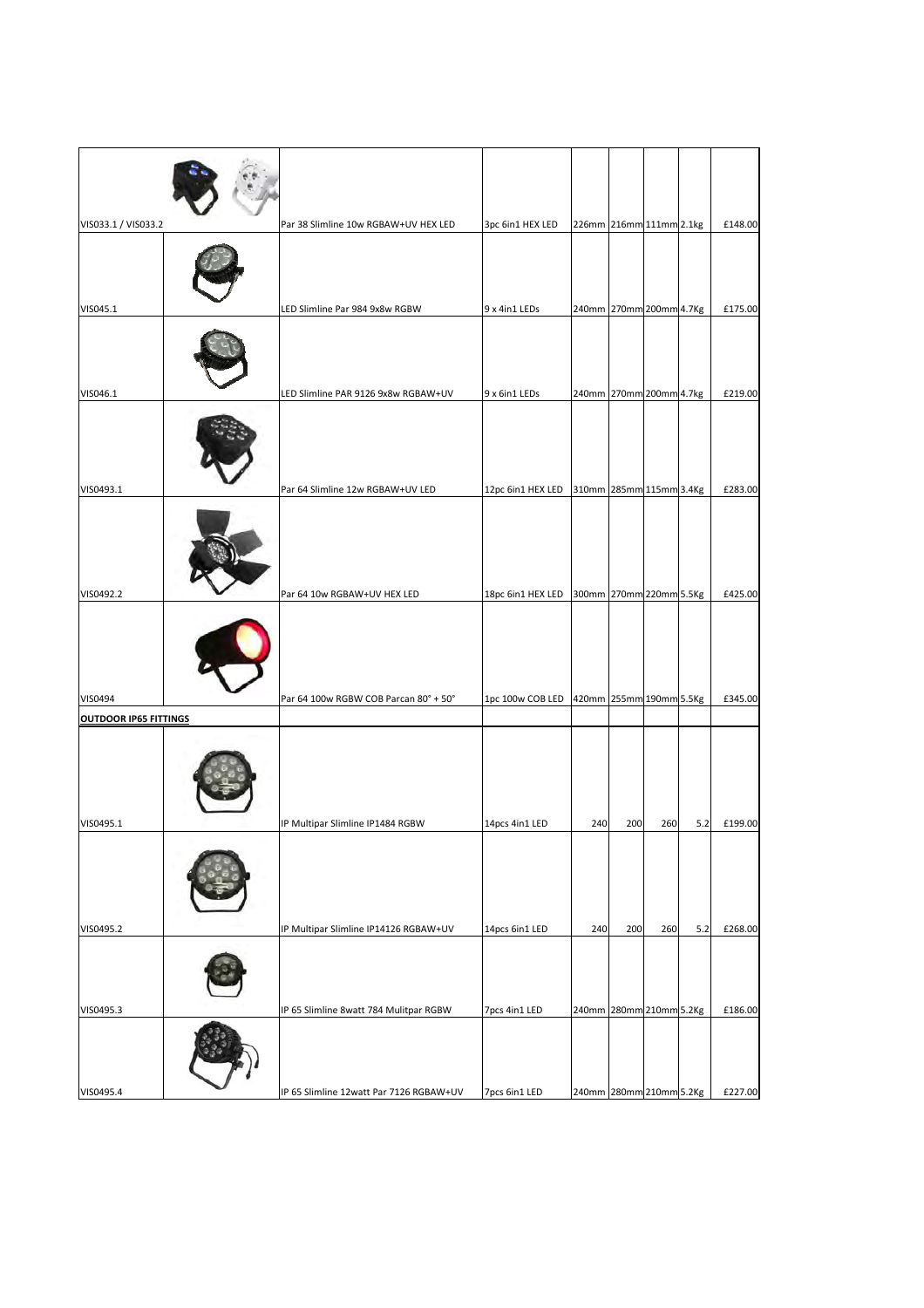| VIS0496.1         | Multipar IP65 10w RGBAW+UV HEX LED    | 12pcs 6in1 HEX LED 285mm 210mm 315mm 6.2Kg |                         |  |     | £415.00 |
|-------------------|---------------------------------------|--------------------------------------------|-------------------------|--|-----|---------|
|                   |                                       |                                            |                         |  |     |         |
| VIS0496.7         | Multipar IP65 3w RGB LED              | 18pcs 3in1 LED                             | 285mm 210mm 315mm 6.2kg |  |     | £365.00 |
| <b>LED BATONS</b> |                                       |                                            |                         |  |     |         |
|                   |                                       |                                            |                         |  |     |         |
| VIS051.1          | LED Baton 12 x 3in1 RGB LED 3 Section | 12pcs 3in1 LED                             | 1000mm80mm 75mm         |  | 3Kg | £219.00 |
| VIS055.1          | 1m IP65 Batten 3w RGB LED             | 12pc 3in1 LED                              | 1000mm80mm 75mm 4.2Kg   |  |     | £259.00 |
| VIS056.1          | 1m IP65 Pixel Batten 10w RGBAW+UV     | 12pc 6in1 HEX LED                          | 1000mm 70mm 85mm 6.5Kg  |  |     | £490.00 |

## **BATTERY PRODUCTS**

| VIS035.1      | WR5106 IP65 Battery 10w RGBAW+UV LED | 5 x 6in1 HEX LED | 240mm 165mm 280mm 3.5Kg |  | £499.00 |
|---------------|--------------------------------------|------------------|-------------------------|--|---------|
|               |                                      |                  |                         |  |         |
| <b>VIS057</b> | WR9186 Battery 96watt RGBAW+UV LED   | 9 x 6in1 LED's   | 500mm 100mm 150mm 6.5Kg |  | £399.00 |

## EFFECTS LIGHTING

| VIS125.1      |                          | Hyperscan 1 - Fixed Gobo            | 1 x 30 watt LED  | 530mm 260mm 260mm 6.5Kg |  | £199.00 |
|---------------|--------------------------|-------------------------------------|------------------|-------------------------|--|---------|
| <b>VIS124</b> | $\overline{\phantom{0}}$ | LED Mini Moving Head 7colour/7 Gobo | 12watt White LED | 150mm 100mm 100mm 5Kg   |  | £175.00 |

PIXEL RANGE OF PRODUCTS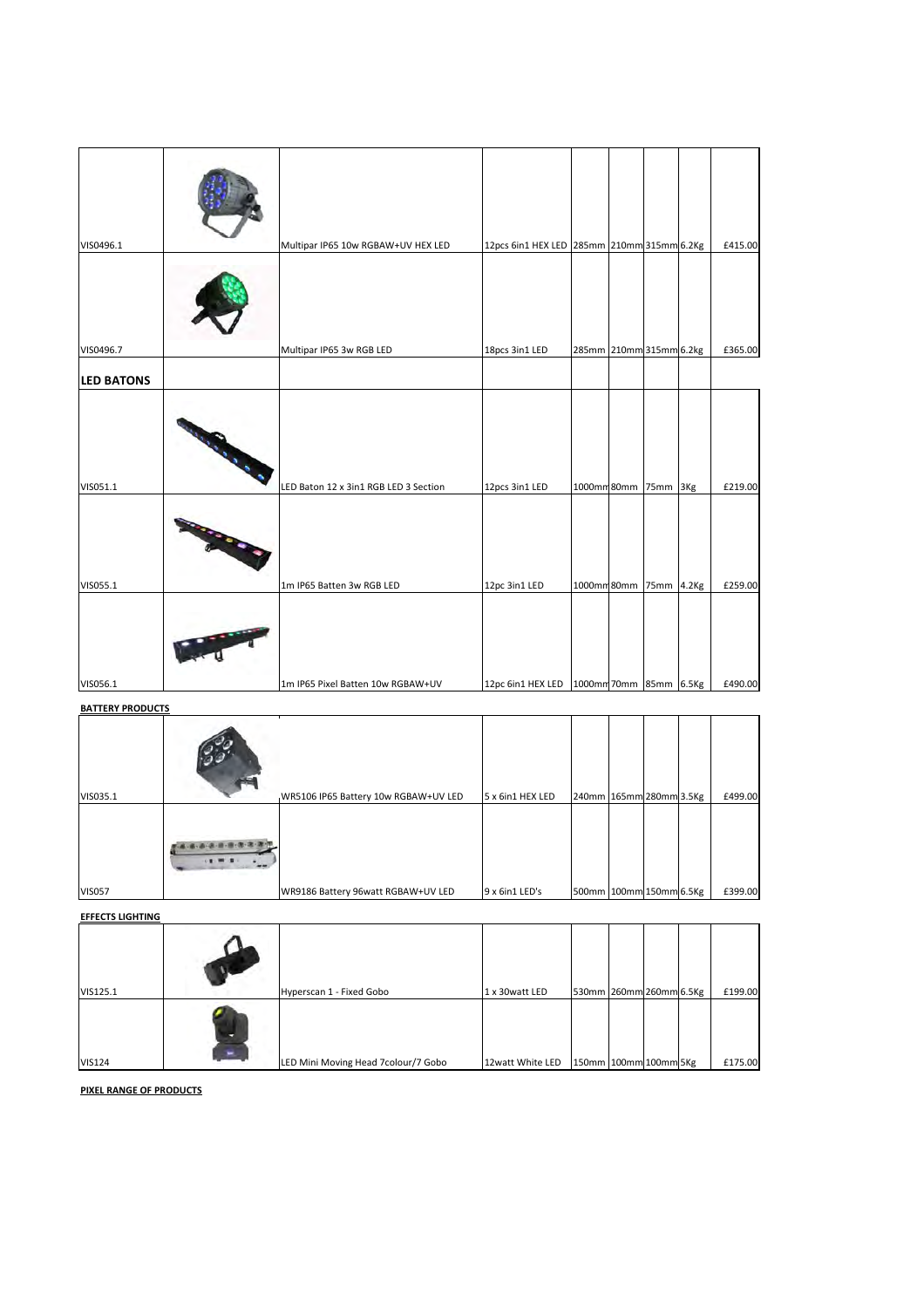|                                | <b>PT-181</b><br><b>97-168</b> |                                              |                                      |                        |                     |        |         |
|--------------------------------|--------------------------------|----------------------------------------------|--------------------------------------|------------------------|---------------------|--------|---------|
| VIS135.1                       |                                | Pixel Tube 28mm x 1metre length              | 32 x RGB LED                         | 1000mm 28mm 28mm       |                     |        | £35.00  |
|                                |                                |                                              |                                      |                        |                     |        |         |
| VIS135.15                      |                                | Pixel Tube 28mm x 1.5metre length            | 32 x RGB LED                         | 1500mm 28mm 28mm       |                     |        | £42.00  |
|                                |                                |                                              |                                      |                        |                     |        |         |
| VIS135.2                       |                                | Pixel Tube 28mm x 2metre length              | 32x RGB LED                          | 2000mm 28mm 28mm       |                     |        | £52.00  |
|                                |                                |                                              |                                      |                        |                     |        |         |
| <b>VIS136</b>                  |                                | Pixel Ball (5 x Balls per length) 1m length  | RGB LED                              | 1000mm 50mm 50mm       |                     |        | £20.00  |
|                                |                                |                                              |                                      |                        |                     |        |         |
| <b>VIS139</b>                  | 77.5                           | Pixel Drive Bar KB-200 5outputs              | 30 Programs/Madrix 1000mm 80mm 80mm  |                        |                     |        | £215.00 |
|                                | <b>MELL</b><br>$\Xi$           |                                              |                                      |                        |                     |        |         |
| VIS139.1                       |                                | Pixel Drive Bar KB-200A 3 Outputs            | 30 Prigrams / Madrix 500mm 80mm 80mm |                        |                     |        | £195.00 |
|                                |                                |                                              |                                      |                        |                     |        |         |
| VIS131.1                       |                                | LED Pixel Tube 1m 360' Clear 24v DC          |                                      | 1000mm 28mm 28mm       |                     |        | £52.50  |
|                                |                                |                                              |                                      |                        |                     |        |         |
| VIS131.2                       | pic required                   | LED Pixel Tube 0.5m 360' Clear 24v DC        |                                      | 500mm 28mm 28mm        |                     |        | £31.00  |
|                                |                                |                                              |                                      |                        |                     |        |         |
| VIS134.1                       |                                | Power Pack for Pixel Tubes Slimline 8 outlet |                                      | 490mm 270mm 72mm 3.4Kg |                     |        | £230.00 |
|                                |                                |                                              |                                      |                        |                     |        |         |
| VIS133S.1<br>LED TAPE PRODUCTS | pic required                   | LED Pixel Tube 1m "square" type              |                                      | 1000mm                 |                     | Weight | £43.75  |
|                                |                                |                                              |                                      |                        |                     |        |         |
| <b>VIS155.1UK</b>              | pic required                   | LED Flex Tape RGB IP20 5 metre               | DC 24volt 150xSMD                    |                        | 5000mr10mm 0.23Kg   |        | £45.00  |
|                                |                                |                                              |                                      |                        |                     |        |         |
| <b>VIS155UK</b>                |                                | LED Flex Tape RGB IP65 5metre                | DC 24colt 150xSMD                    |                        | 5000mr 10mm 0.23Kg  |        | £70.00  |
|                                |                                |                                              |                                      |                        | Length Width Height |        |         |
|                                |                                |                                              |                                      |                        |                     |        |         |
| <b>VIS157</b>                  |                                | LED Handycon 101 DMX Driver                  | DC 24volt drives 3 rolls             |                        | 356mm 132mm 49mm    |        | £156.00 |
|                                |                                |                                              |                                      |                        |                     |        |         |
| <b>VIS158</b>                  |                                | LED Handycon 50 DMX Driver                   | DC 24volt drives 1 roll              |                        | 296mm 70mm 40mm     |        | £77.00  |